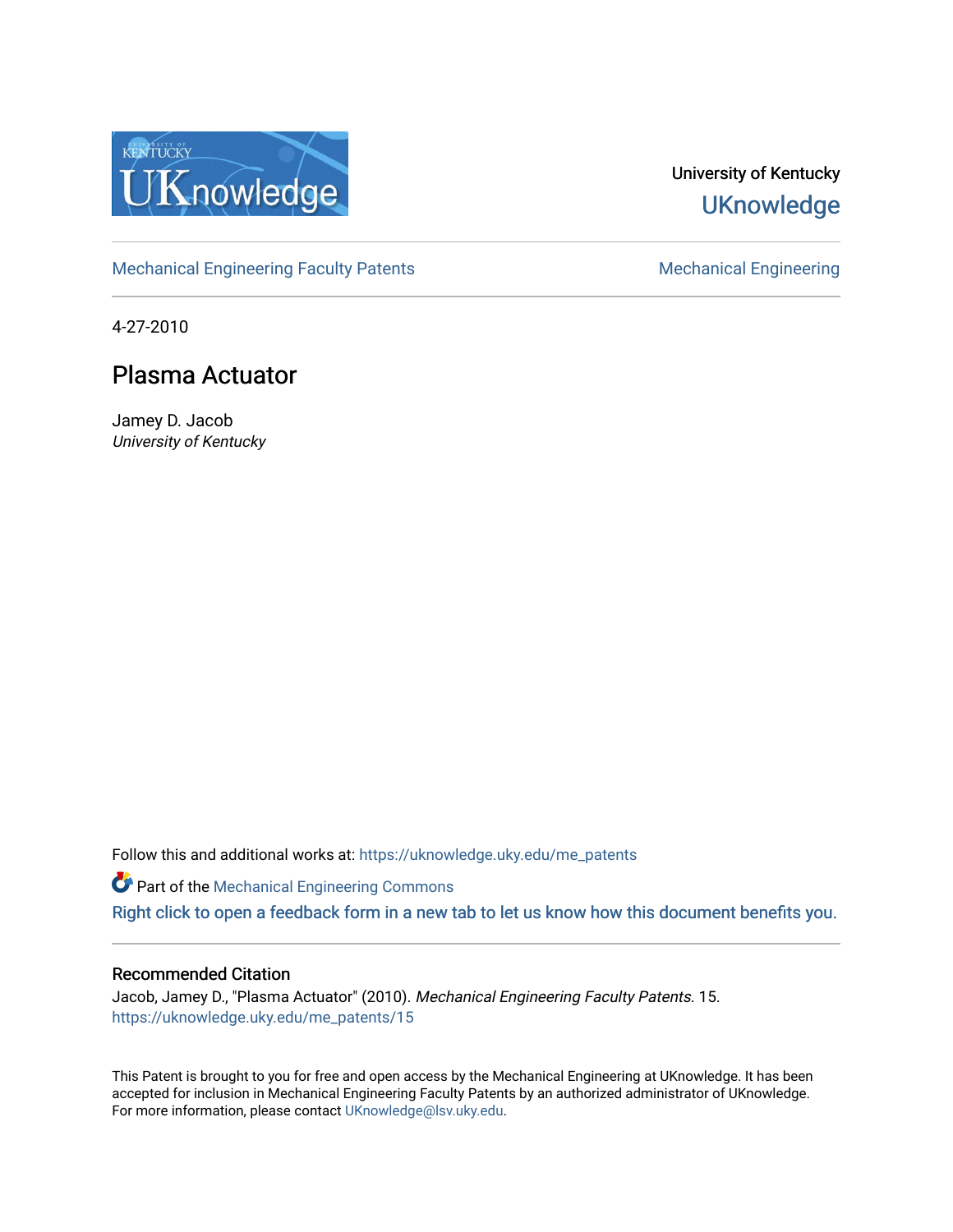

US007703479B2

# (12) United States Patent (10) Patent No.: US 7,703,479 B2

### (54) PLASMA ACTUATOR

- (75) Inventor: **Jamey D. Jacob**, Stillwater, OK (US)
- (73) Assignee: The University of Kentucky Research Foundation, Lexington, KY (US)
- $(*)$  Notice: Subject to any disclaimer, the term of this patent is extended or adjusted under 35 U.S.C. 154(b) by 711 days.
- (21) Appl. No.: 11/581,932
- (22) Filed: Oct. 17, 2006

## (65) Prior Publication Data (Continued)

# Related U.S. Application Data JP 61054248 3/1986

- $(60)$  Provisional application No.  $60/727,364$ , filed on Oct. 17, 2005.
- (51) Int. Cl. F15C 1/04 (2006.01) (2006.01)
- 
- (58) Field of Classification Search ...................... 137/827, Jacob, published 2006.\*<br>137/825, 826, 828; 417/49, 50, 48; 239/690,
	- 239/690.1; 361/227, 228; 244/205, 207, (Continued)<br>244/130 *Primary Francisco*, John Bivell

### U.S. PATENT DOCUMENTS

| 1.773.969 A<br>8/1930 Dreyfus et al.  |  |
|---------------------------------------|--|
| 3,281,324 A<br>10/1966 Henins et al.  |  |
| 4,828,184 A<br>5/1989 Gardner et al.  |  |
| 5,040,560 A<br>8/1991 Glezer et al.   |  |
| 5.060.867 A<br>10/1991 Luxton et al.  |  |
| 5,414,324 A<br>5/1995 Roth et al.     |  |
| 5,622,611 A<br>4/1997 Marks et al.    |  |
| 5,758,823 A<br>$6/1998$ Glezer et al. |  |
| 5,885,358 A<br>3/1999 Maydan et al.   |  |

# Jacob (45) Date of Patent: Apr. 27, 2010

|                        | 5,894,990 A     |              | $4/1999$ Glezer et al.        |
|------------------------|-----------------|--------------|-------------------------------|
|                        | 5,921,757 A     |              | 7/1999 Tsutsui et al.         |
| illwater, OK (US)      | 5,988,522 A     |              | $11/1999$ Glezer et al.       |
| kentucky Research      | 6,056,204 A     |              | $5/2000$ Glezer et al.        |
| ton, KY (US)           | 6,123,145 A     |              | $9/2000$ Glezer et al.        |
|                        | 6,315,216 B1    |              | $11/2001$ Boecking            |
| imer, the term of this | $6,431,112$ B1* |              | 8/2002 Sill et al.  118/723 E |
| or adjusted under 35   | 6,457,654 B1    |              | $10/2002$ Glezer et al.       |
| 1 days.                | 6,474,570 B2    | 11/2002 Chen |                               |
|                        | 6,540,203 B1    |              | 4/2003 Hunnicutt              |

### US 2007/0089795 A1 Apr. 26, 2007 FOREIGN PATENT DOCUMENTS

### (Continued)

(52) US. Cl. ....................... .. 137/828; 417/48; 244/130; "Flow Control Using Plasma Actuators and hear/Annular Plasma Synthetic Jet Actuators" by Arvind Santhanakrishnan and Jamey

See application file for complete search history.<br>Assistant Examiner—Craig M Schneider<br>Assistant Examiner—Craig M Schneider (56) References Cited (74) Attorney, Agent, or Firm-King & Schickli, PLLC

### (57) ABSTRACT

An actuator including a first and second conductor on a dielectric, wherein application of a voltage to the first conductor creates a plasma, thereby modifying a fluid flow in communication With the actuator. Related systems and meth ods are also provided.

### 25 Claims, 9 Drawing Sheets

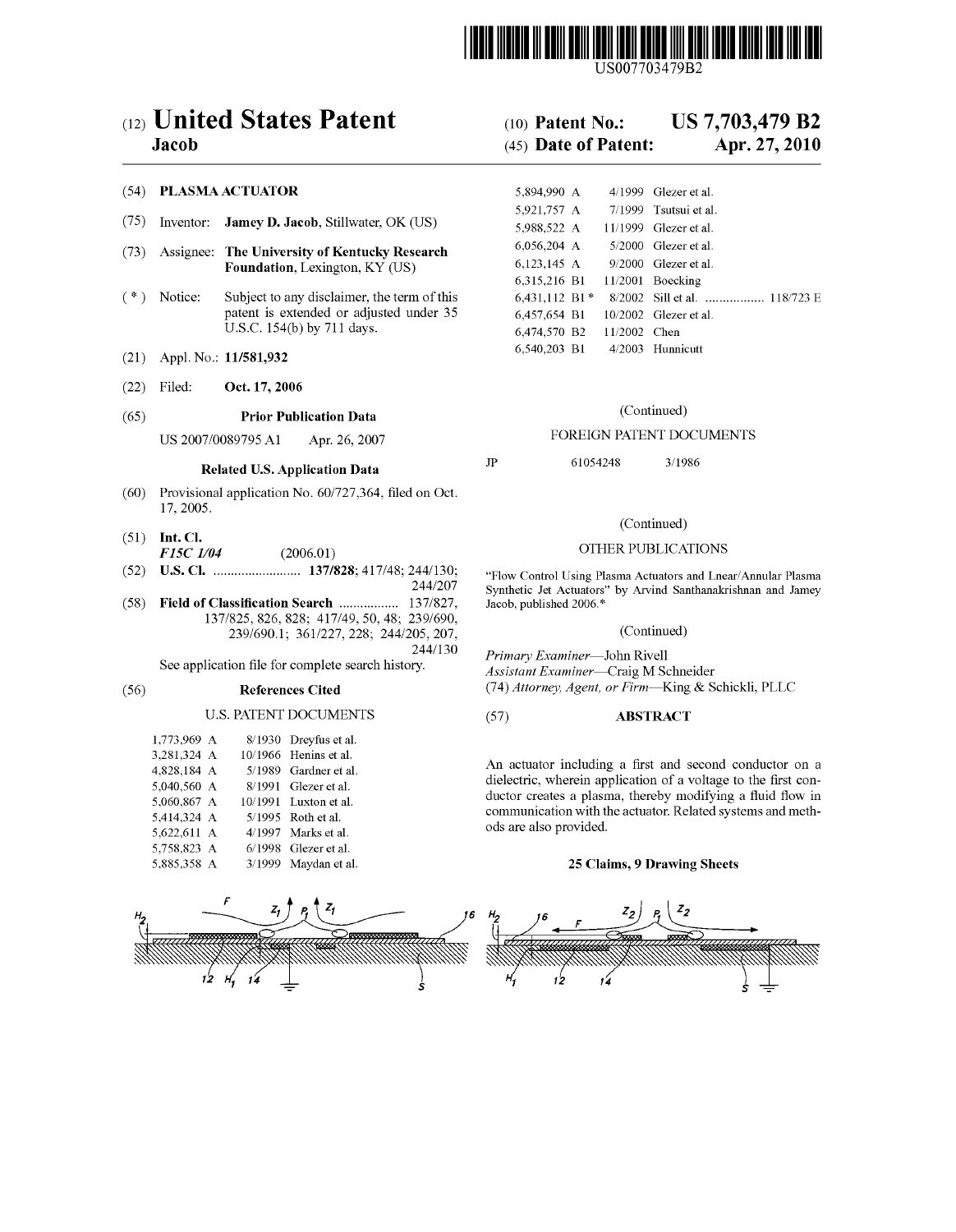| 6,550,691 B2             | $4/2003$ Pence  |                                  | WO.                                                                                                                                                                                                                                                           | WO9926457                                                                                                                                                                                                                                                                                                                                                                                                                                       | 5/1999 |  |  |  |  |
|--------------------------|-----------------|----------------------------------|---------------------------------------------------------------------------------------------------------------------------------------------------------------------------------------------------------------------------------------------------------------|-------------------------------------------------------------------------------------------------------------------------------------------------------------------------------------------------------------------------------------------------------------------------------------------------------------------------------------------------------------------------------------------------------------------------------------------------|--------|--|--|--|--|
| $6.570.333$ B1 $*$       |                 | 5/2003 Miller et al.  315/111.21 |                                                                                                                                                                                                                                                               |                                                                                                                                                                                                                                                                                                                                                                                                                                                 |        |  |  |  |  |
| 6.619.788 B2             | $9/2003$ Condie |                                  | OTHER PUBLICATIONS                                                                                                                                                                                                                                            |                                                                                                                                                                                                                                                                                                                                                                                                                                                 |        |  |  |  |  |
| 6.685.102 B1             |                 | $2/2004$ Mi et al.               |                                                                                                                                                                                                                                                               |                                                                                                                                                                                                                                                                                                                                                                                                                                                 |        |  |  |  |  |
| 6.722.581 B <sub>2</sub> |                 | 4/2004 Saddoughi                 | "Flow control with plasma synthetic jet actuators" by Arvind<br>Santhanakrishnan and Jamey Jacob, published Jan. 19, 2007.*<br>Presentation titled "Effectiveness of Plasma Actuators as Flow Con-<br>trol Devices in Low Pressure Turbine Blades" by Karthik |                                                                                                                                                                                                                                                                                                                                                                                                                                                 |        |  |  |  |  |
| 6,848,631 B2             |                 | $2/2005$ Monson et al.           |                                                                                                                                                                                                                                                               |                                                                                                                                                                                                                                                                                                                                                                                                                                                 |        |  |  |  |  |
| 6.872.259 B2             | $3/2005$ Strang |                                  |                                                                                                                                                                                                                                                               |                                                                                                                                                                                                                                                                                                                                                                                                                                                 |        |  |  |  |  |
| 6.959.471 B2             |                 | $11/2005$ Temple et al.          |                                                                                                                                                                                                                                                               |                                                                                                                                                                                                                                                                                                                                                                                                                                                 |        |  |  |  |  |
| 7.380.756 B1*            |                 |                                  | Ramakumar and Jamey Jacob, dated Mar. 7, 2006.*<br>Jamey D. Jacob and Karthik Ramakumar, Control of Laminar and                                                                                                                                               |                                                                                                                                                                                                                                                                                                                                                                                                                                                 |        |  |  |  |  |
| 2001/0010257 A1          |                 | $8/2001$ Ni et al.               |                                                                                                                                                                                                                                                               |                                                                                                                                                                                                                                                                                                                                                                                                                                                 |        |  |  |  |  |
| 2002/0081198 A1          |                 | $6/2002$ Hassan et al.           |                                                                                                                                                                                                                                                               | Turbulent Shear Flows Using Plasma Actuators, 4th International                                                                                                                                                                                                                                                                                                                                                                                 |        |  |  |  |  |
| 2004/0021041 A1          |                 | 2/2004 Grossman et al.           |                                                                                                                                                                                                                                                               | Symposium on Turbulence and Shear Flow Phenomena, Jun. 27-29.                                                                                                                                                                                                                                                                                                                                                                                   |        |  |  |  |  |
| 2005/0074662 A1          |                 | $4/2005$ Cho et al.              |                                                                                                                                                                                                                                                               | 2005, 6 pgs, Williamsburg, VA.                                                                                                                                                                                                                                                                                                                                                                                                                  |        |  |  |  |  |
| 2005/0111185 A1          |                 | 5/2005 Bhattacharya et al.       |                                                                                                                                                                                                                                                               | Ari Glezer and Michael Amitay, Synthetic Jets, Annu. Rev. Fluid                                                                                                                                                                                                                                                                                                                                                                                 |        |  |  |  |  |
| 2005/0127780 A1          |                 | $6/2005$ Ifuku et al.            |                                                                                                                                                                                                                                                               | Mech., 2002, pp. 503-529, Annual Reviews.<br>$M_{\rm out, max}$ , $\Gamma$ , $\Gamma_{\rm out, max}$ , $\Gamma$ and $\Gamma$ and $\Gamma_{\rm out, max}$ and $\Gamma_{\rm out, max}$ and $\Gamma_{\rm out, max}$ and $\Gamma_{\rm out, max}$ and $\Gamma_{\rm out, max}$ and $\Gamma_{\rm out, max}$ and $\Gamma_{\rm out, max}$ and $\Gamma_{\rm out, max}$ and $\Gamma_{\rm out, max}$ and $\Gamma_{\rm out, max}$ and $\Gamma_{\rm out, max$ |        |  |  |  |  |

### FOREIGN PATENT DOCUMENTS

JP 2000208929 7/2000

US. PATENT DOCUMENTS JP 2002069603 3/2002 WO WO9622841 8/1996<br>WO WO9926457 5/1999 WO9926457

### OTHER PUBLICATIONS

Martiqua L. Post and Thomas C. Corke, Flow Control With Single Dielectric Barrier Plasma Actuators, 35th Fluid Dynamics Confer ence and Exhibit, Jun. 6, 2005, 19 pgs, Toronto, Canada.

\* cited by examiner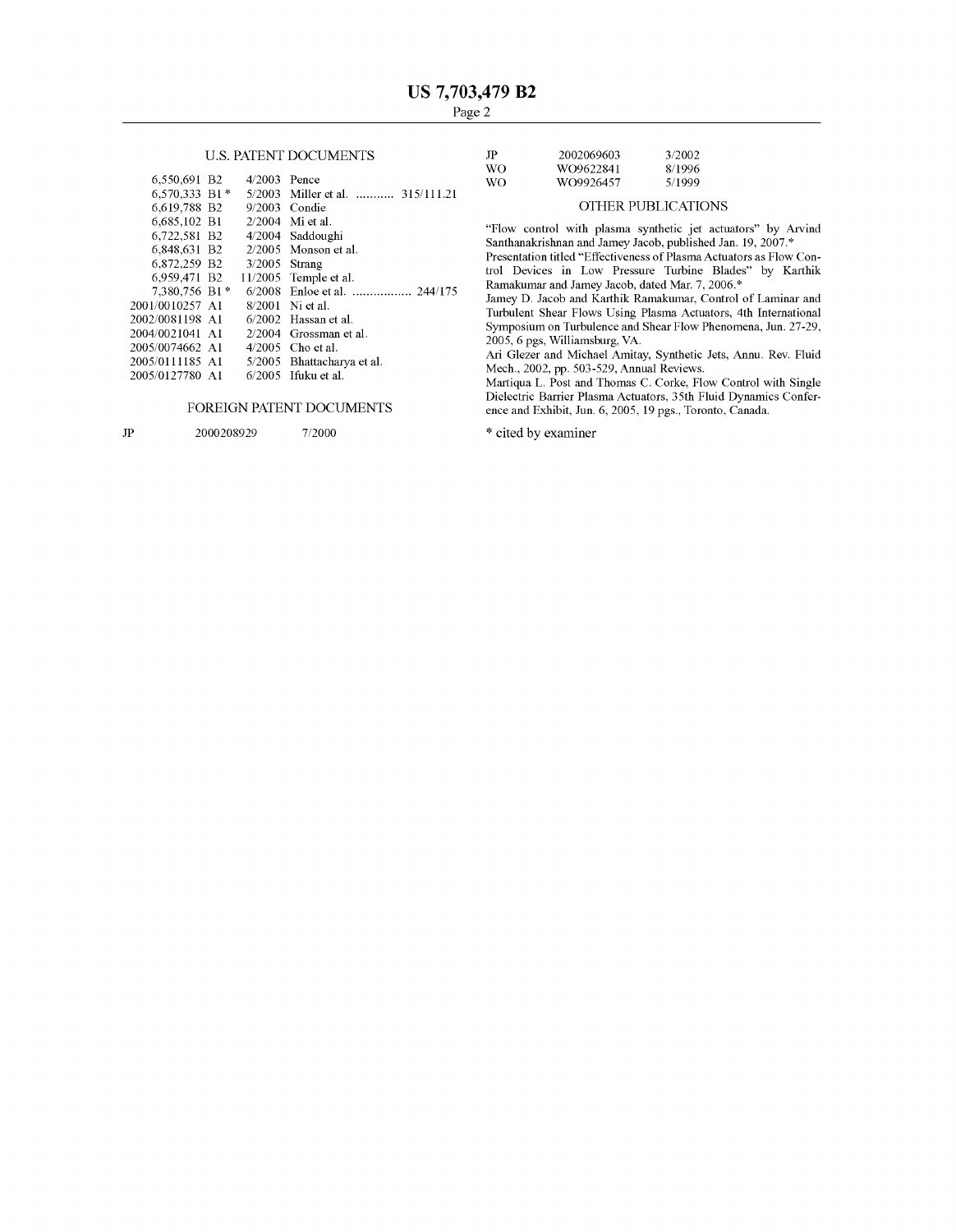

FIG. 1A



FIG. 1B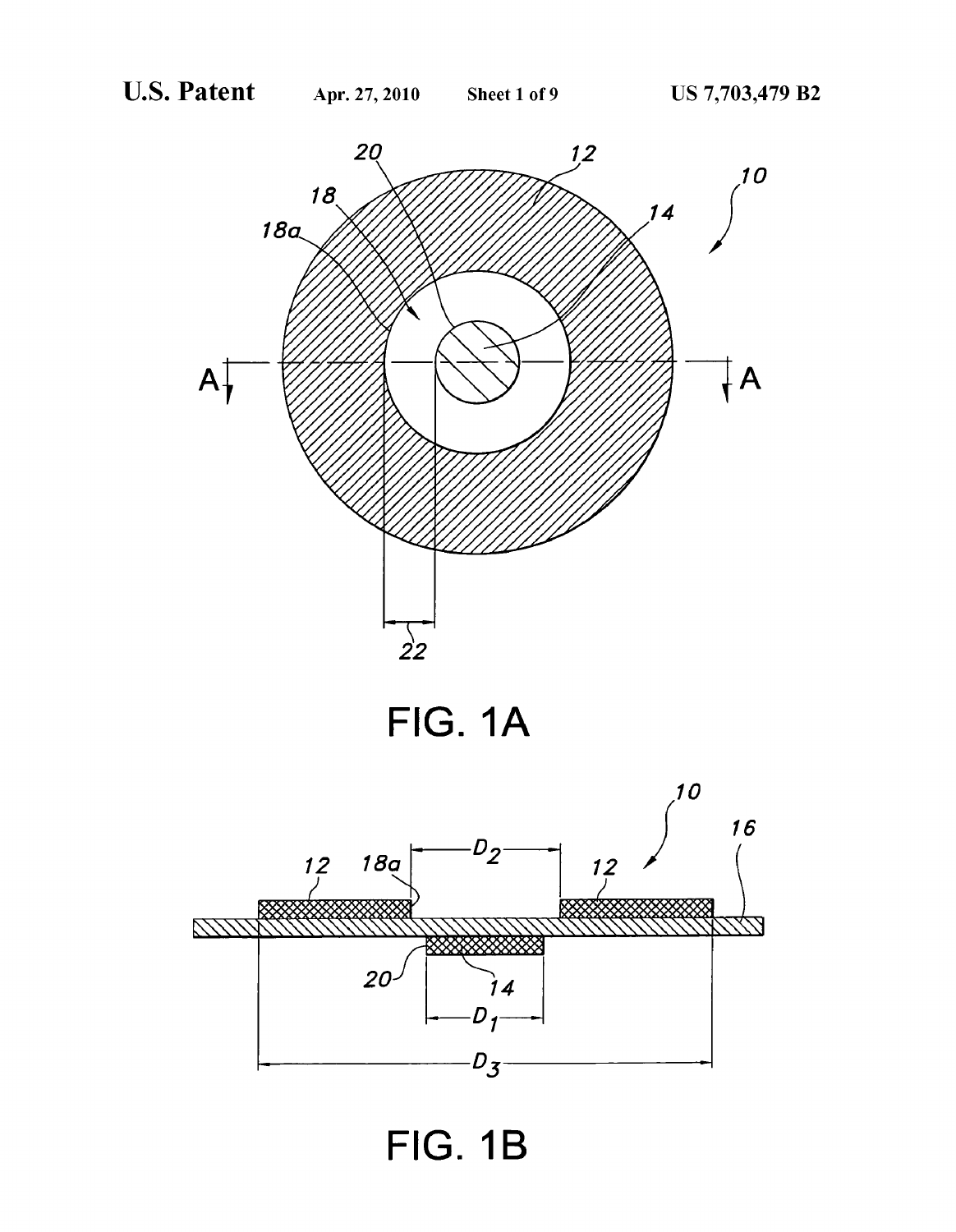

**FIG. 2A** 



**FIG. 2B**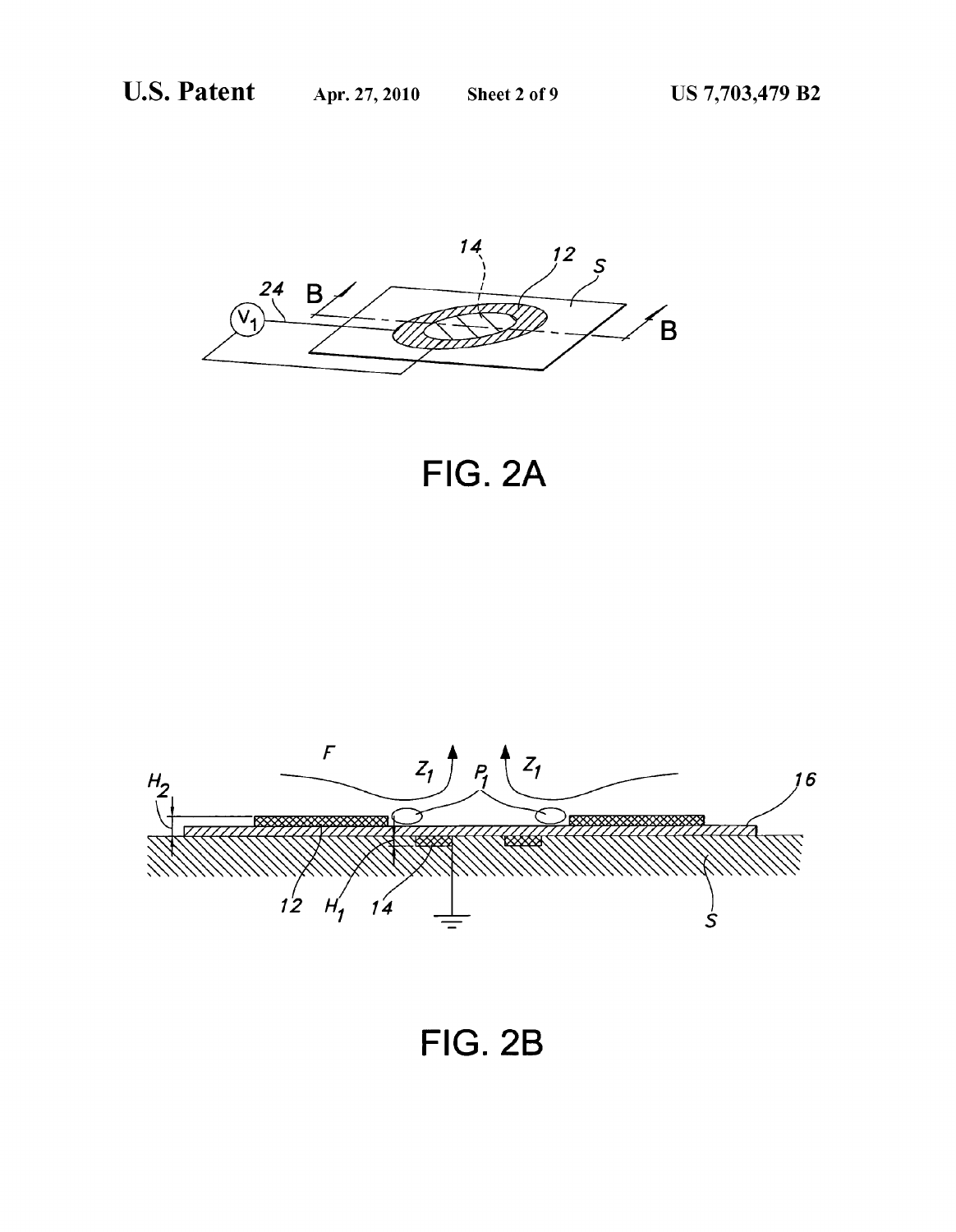

FIG. 3A



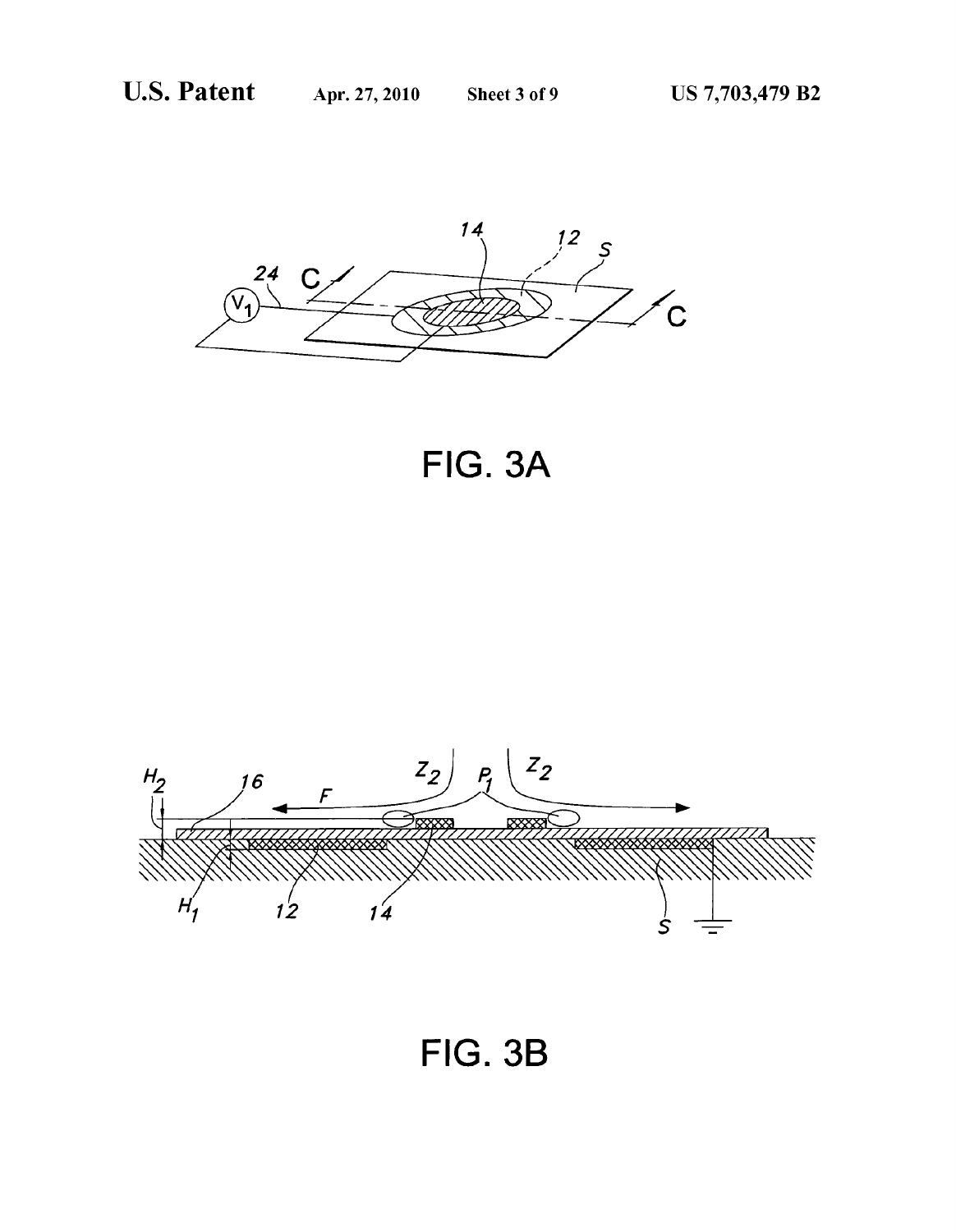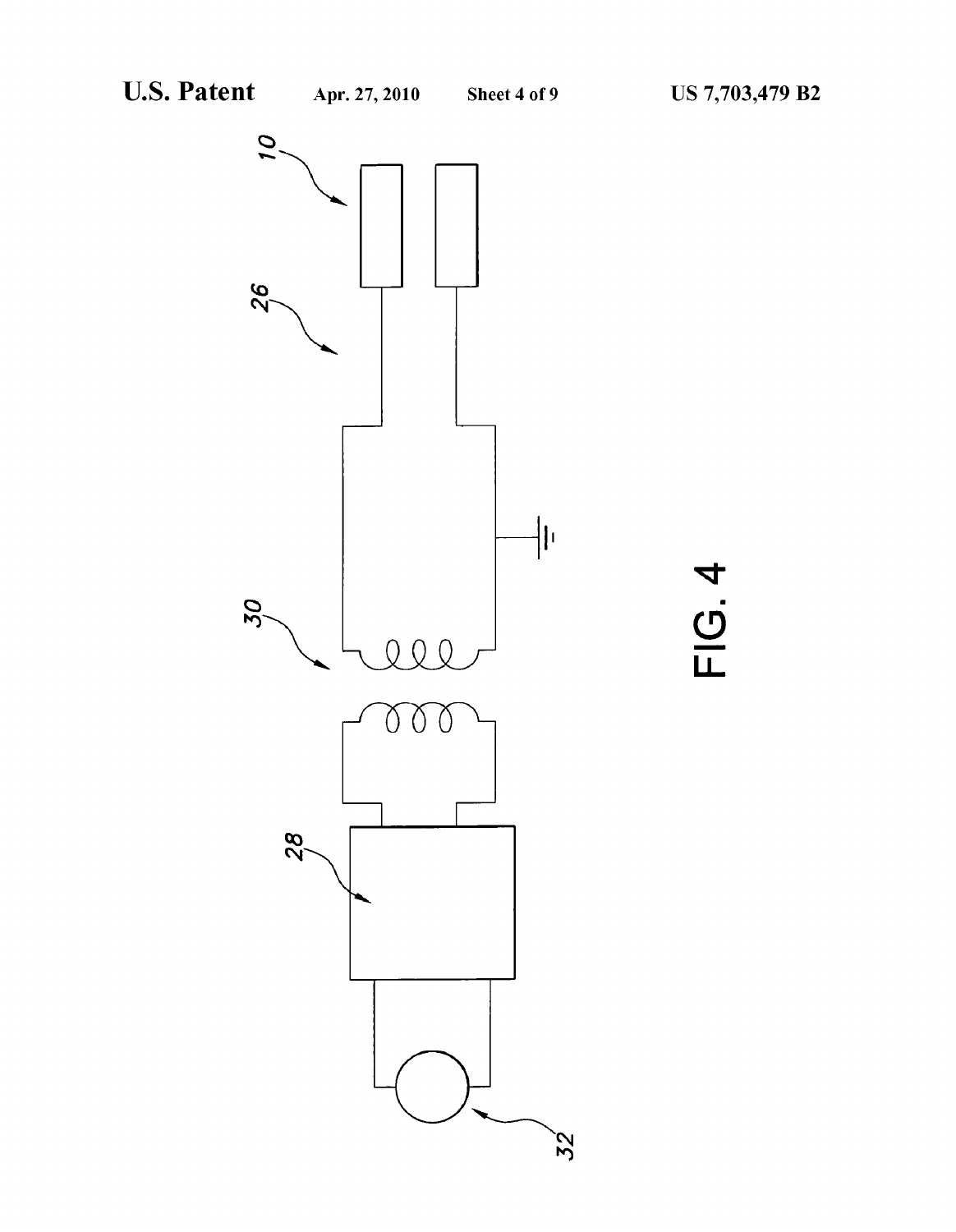

FIG. 5A

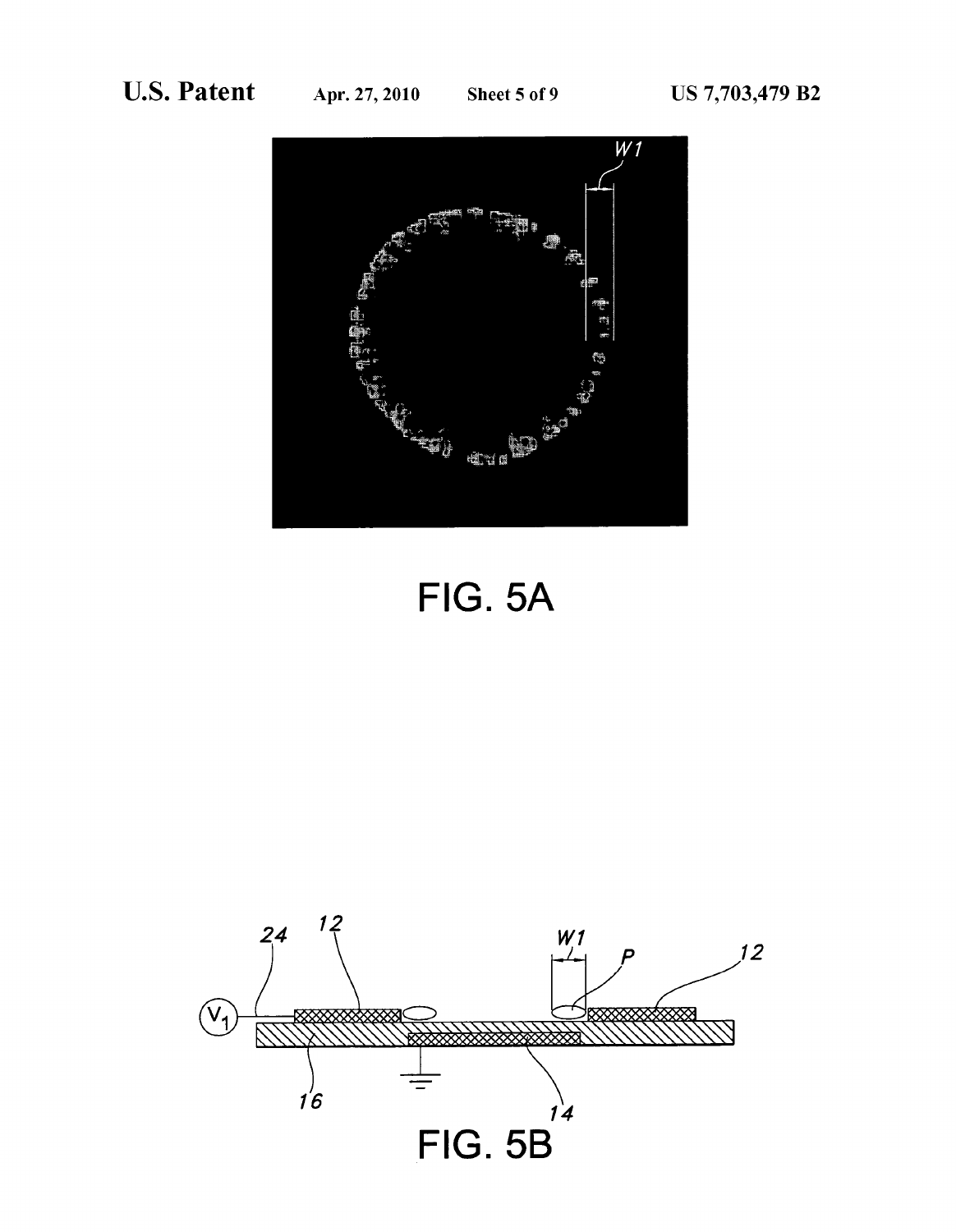

FIG. 6A

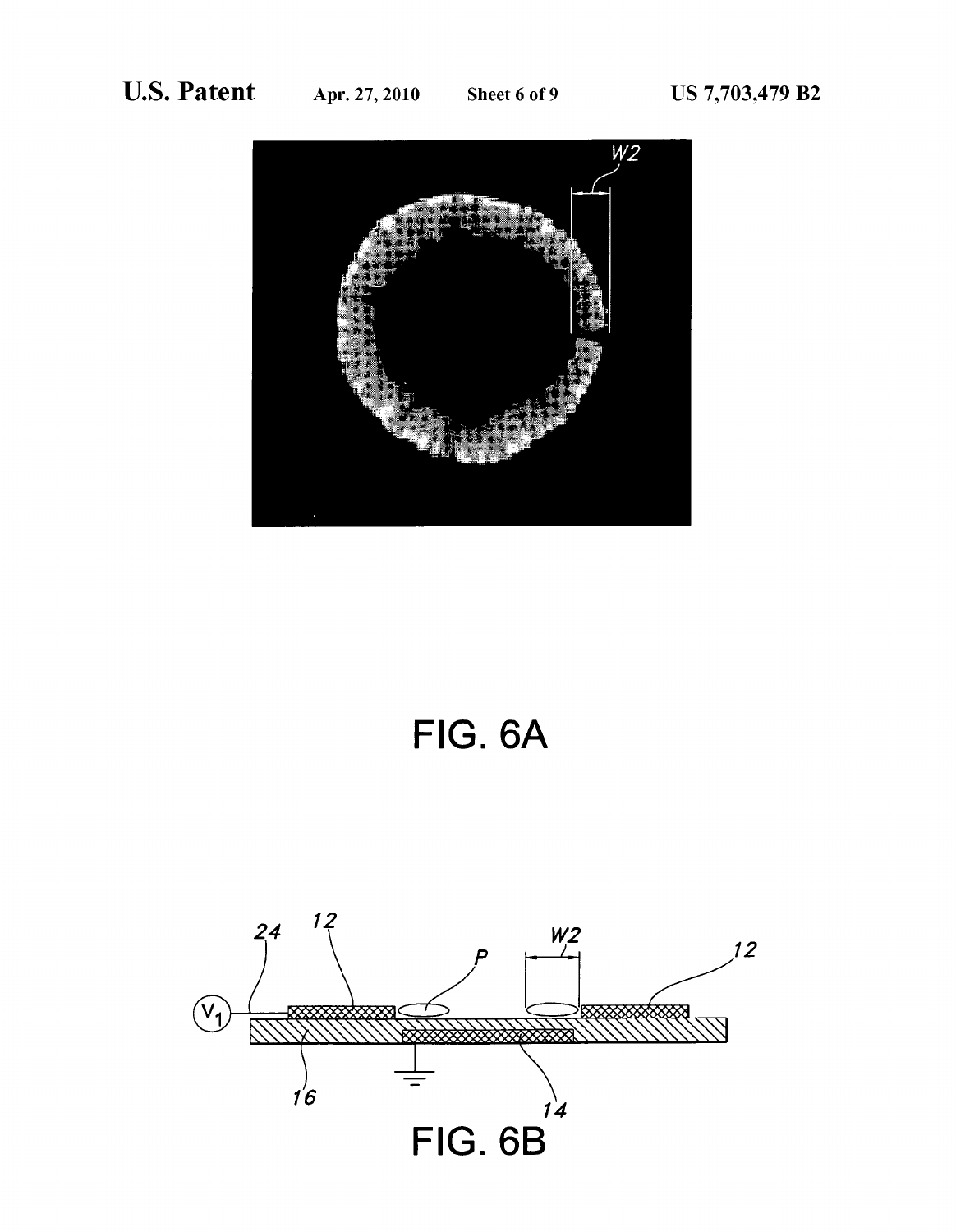

# FIG. 7A

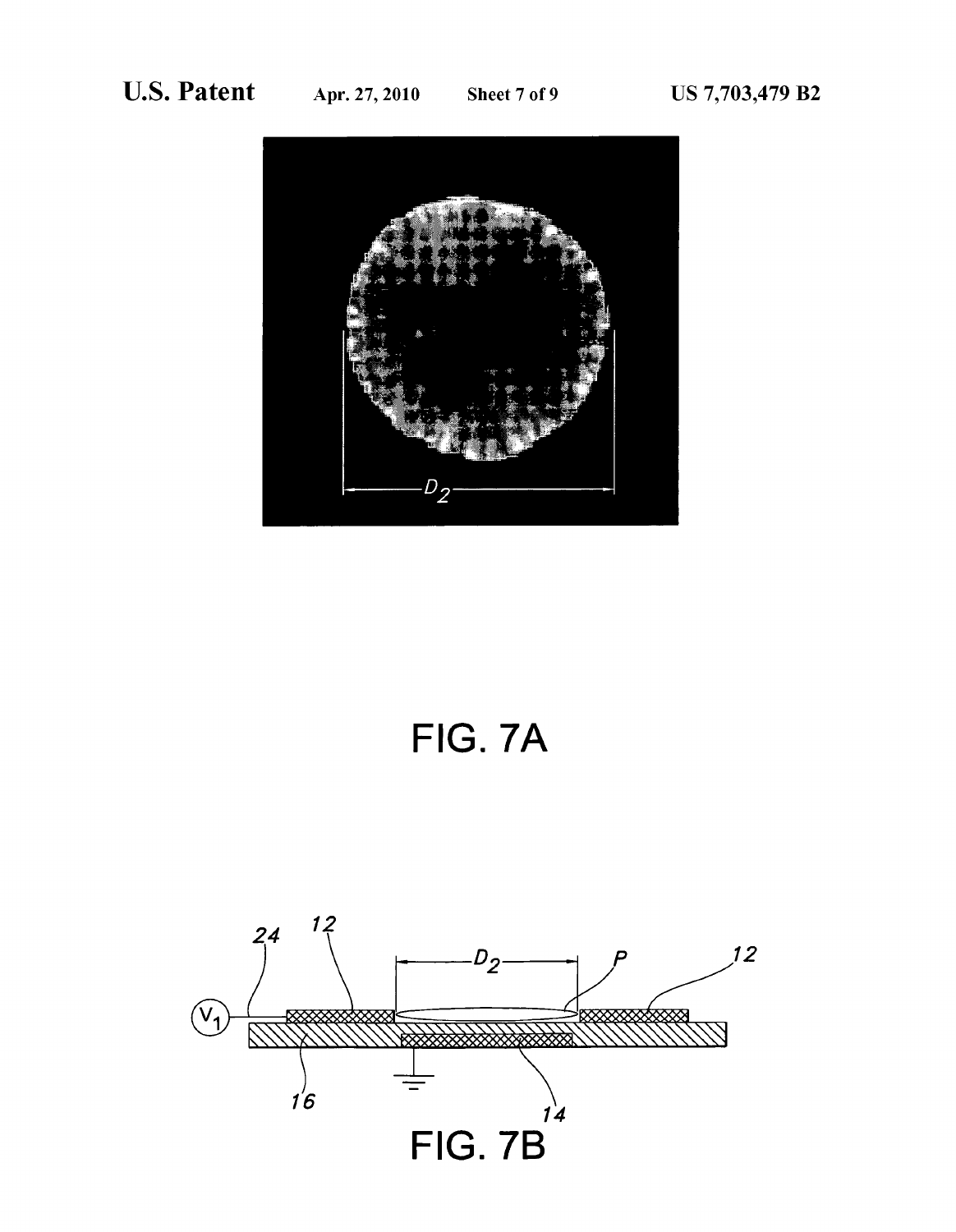





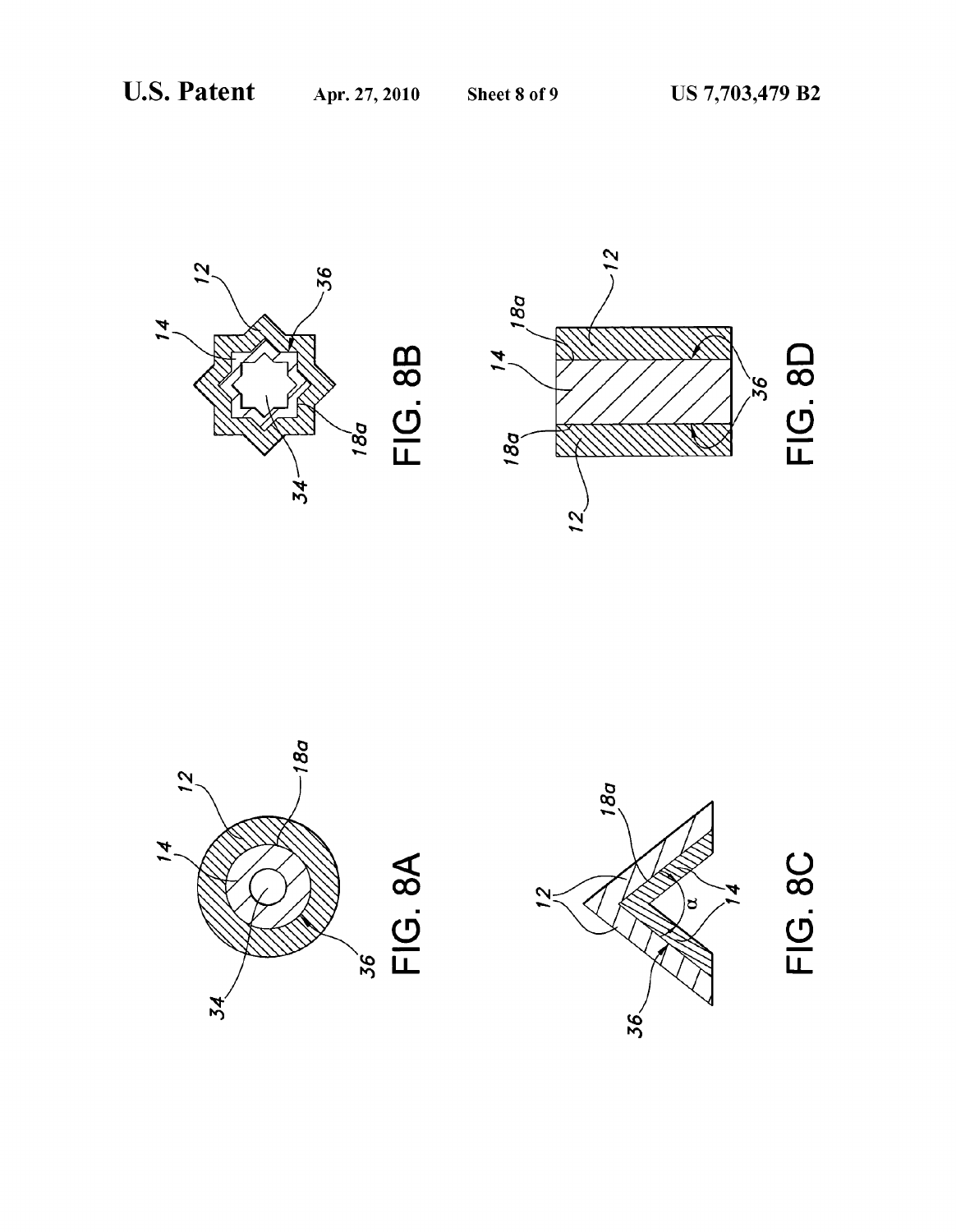

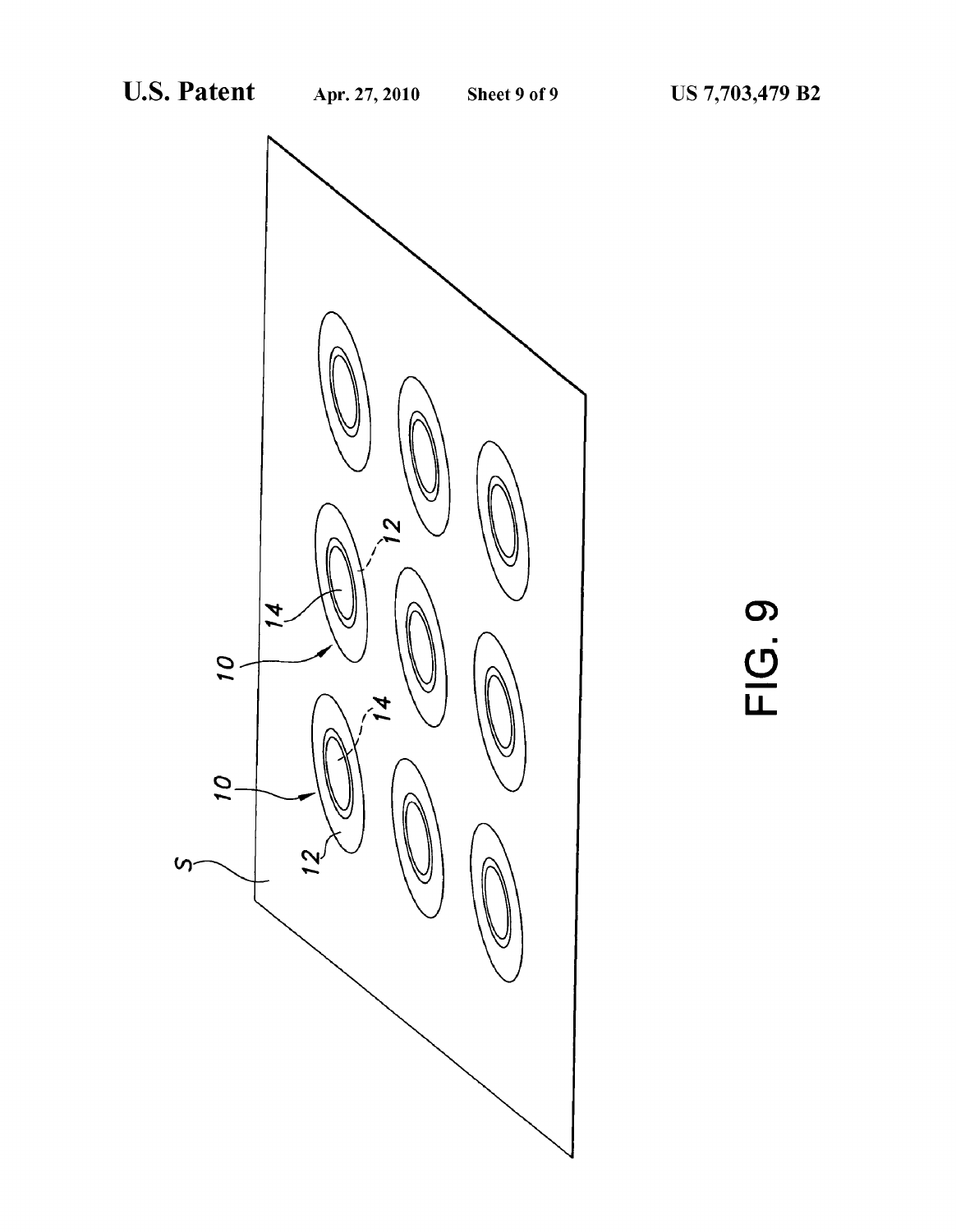### PLASMA ACTUATOR

This application claims the benefit of U.S. Provisional Patent Application No.  $60/727,364$  filed Oct. 17, 2005, the disclosure of Which is herein incorporated by reference.

### TECHNICAL FIELD

The present invention relates to a fluid actuator and, more particularly, to a plasma actuator for manipulating, control- 10 ling and/or modifying a fluid flow.

### BACKGROUND OF THE INVENTION

The ability to manipulate, control, and/or modify (collec- $_{15}$ ) tively, "modify") a fluid flow is important for increasing the performance of, or otherwise altering, a fluid system. Some previous attempts to modify fluid flows have focused on passive flow controls (i.e., where an input of external energy is not required). Some of the known passive controls include  $_{20}$ boundary layer trips, roughness elements, ejector nozzles, and surface perturbations. These passive controls often create turbulence or disruption in the fluid flow. Since these passive methods do not include any form of external energy input, they do not allow for activation and deactivation of the con- $_{25}$ trol. This limits the amount of flow control and does not allow a user to manipulate the flow as desired.

To increase the amount of control, other attempts to modify fluid flow have focused on active flow controls (i.e., requiring an input of external energy). These types of controls enable a 30 user to activate and deactivate the flow control, as desired. Some examples of these controls include acoustic excitation, continuous or pulsed suction and bloWing, and surface motion. Similar to the passive controls, these create a turbu lence or disruption in the fluid flow. Unfortunately, these  $35$ active flow controls require moving parts, such as diaphragms or pumps to effectuate the flow control. Over time, these moving parts can fail. Other types of active flow controls require a structure that projects into the fluid flow. This projection can disturb the fluid flow over a surface. For instance,  $\,40\,\,$  method of modifying a flow of fluid is disclosed. The method in certain aerospace designs, it is undesirable to have a struc ture projecting into the air flow. Such structures can negatively impact the desired lifting or other properties of the aerospace structure.

Accordingly, a fluid actuator is needed that can modify a 45 flow of fluid without the need for moving parts. The actuator Would alloW for activation and deactivation, as desired. The actuator Would also be capable of being mounted substan tially flush with a surface, such that it may modify the flow without significantly projecting into it. The actuator would 50 also be able to operate as a synthetic jet (such as, an actuator that injects fluid with zero net mass but finite momentum) for directing flow away from the actuator, as well as a suction device for directing flow toward the actuator.

### SUMMARY OF THE INVENTION

In accordance with one aspect of the invention, a fluid actuator is disclosed. The actuator comprises a first and second conductor on a dielectric. Application of a voltage to the 60 first conductor creates a plasma and a fluid flow away from the actuator. Application of a voltage to the second conductor creates a plasma and a fluid flow toward the actuator.

In one embodiment, the fluid actuator comprises a first and second conductor positioned on a dielectric. One of the first 65 and second conductor defines an aperture. Application of a voltage to the first conductor creates a plasma between the

2

first and second conductor, thereby modifying a flow of a fluid in communication With the actuator. Application of the volt age to the first conductor may result in a fluid flow away from the actuator. Application of the voltage to the first conductor may result in a fluid flow toward the actuator. The first conductor may be substantially ring shaped and the second con ductor may be circular. The actuator may also include a gap between the first conductor and the second conductor. The first conductor may encircle the second conductor.

In accordance With a second aspect of the invention, a system for modifying a fluid flow is disclosed. The system comprises a surface, and an actuator including a first and second conductor positioned on a dielectric. The actuator is connected to the surface and application of a voltage to the first conductor creates a plasma between the first and second conductor. The actuator may be substantially flush with the surface. One of the first and second conductor may define an aperture. The first conductor may be substantially ring shaped and the second conductor may be circular. In one embodi ment, the first and second conductor are substantially "v"shaped. The application of the voltage to the first conductor may result in a fluid flow away from the actuator. The application of the voltage to the first conductor may result in a fluid flow toward the actuator. One of the first and second conductor may be embedded in the surface. The surface may include a plurality of actuators, each independently controlled.

In accordance With a third aspect of the invention, a method of modifying a flow of fluid is disclosed. The method comprises mounting a plurality of conductors on a surface, apply ing a voltage to at least one of the conductors, and creating a synthetic jet actuator With the plurality of conductors, thereby resulting in a fluid flow away from the surface. The mounting may comprise positioning the plurality of conductors sub stantially flush with the surface. The applying a voltage may comprise applying a substantially continuous voltage during the creating the synthetic jet actuator. The applying a voltage may comprise pulsing the voltage during the creating the synthetic jet actuator.

In accordance With a fourth aspect of the invention, a comprises mounting a plurality of conductors on a surface, applying a voltage to at least one of the conductors, and creating a suction device With the plurality of conductors, thereby resulting in a fluid flow toward the surface. The mounting may comprise positioning the plurality of conduc tors substantially flush with the surface. The applying a voltage may comprise applying a substantially continuous volt age during the creating the suction device. The applying a voltage may comprise pulsing the voltage during the creating the suction device.

55 Huid actuator also comprises a second conductor positioned In accordance with a fifth aspect of the invention, a fluid actuator is disclosed. The fluid actuator comprises a first conductor positioned on a first side of a dielectric. The first conductor has at least one edge that defines a boundary. The on a second side of a dielectric, Wherein the second conductor is positioned Within the boundary, and application of a volt age to one of the first and second conductor creates a plasma, thereby modifying a flow of fluid in communication with one of the first and second conductor.

In accordance With a sixth aspect of the invention, a method of modifying a flow of fluid is disclosed. The method comprises mounting a first conductor on a first side of a dielectric, the first conductor having at least one edge that defines a boundary. The method also comprises mounting a second conductor on a second side of a dielectric, the second con ductor is positioned Within the boundary. The method also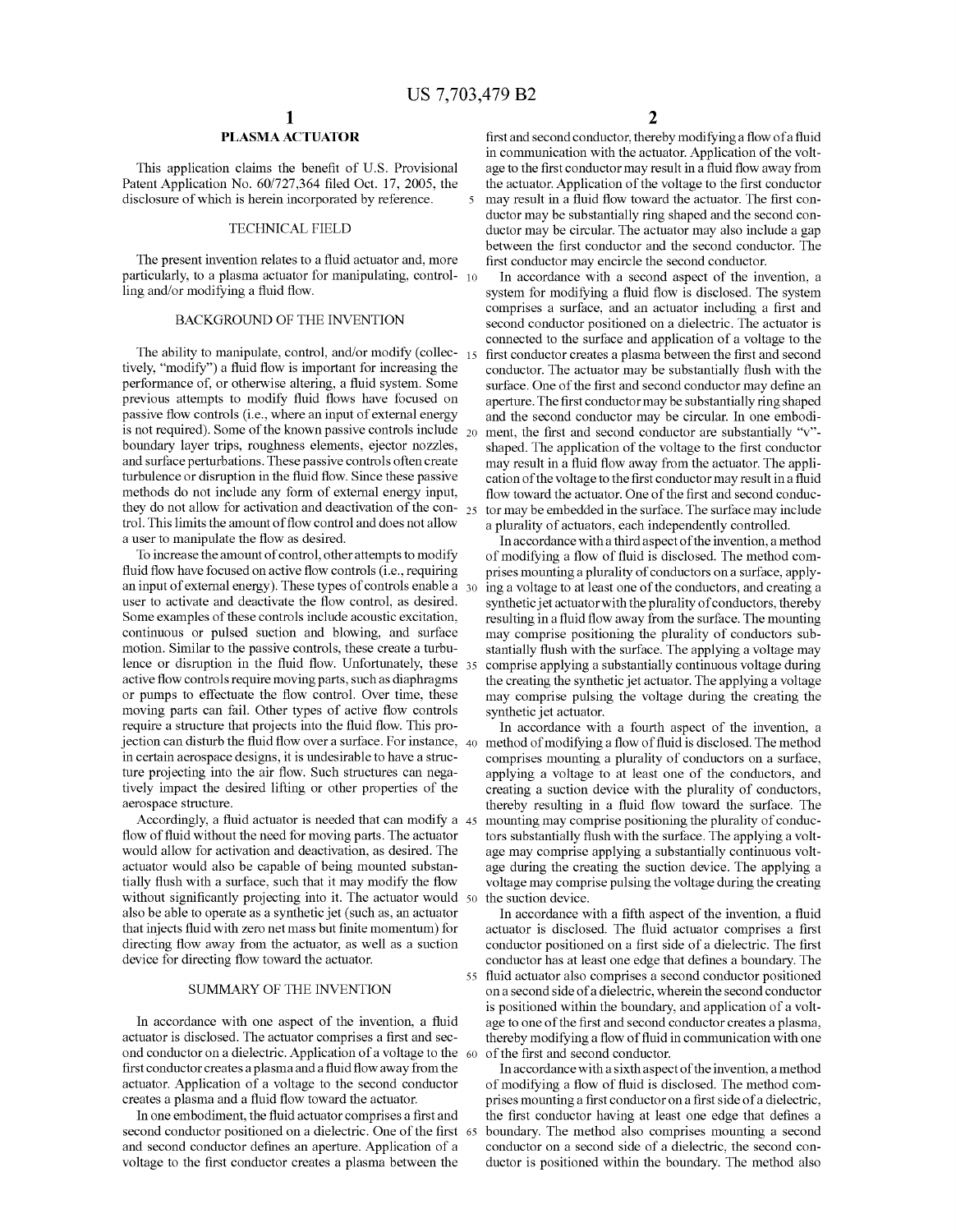40

50

comprises applying a voltage to at least one of the conductors to modify a flow of fluid in communication with one of the first and second conductor.

The following drawings pertain to one possible embodi ment of this invention, and are merely designed to illustrate 5 one of the modes best suited to carry out the invention. As it will be realized, the invention is capable of other different embodiments, and its several details are capable of modification in various, obvious aspects all Without departing from the invention. Accordingly, the drawings and descriptions will be 10 regarded as illustrative in nature and not as restrictive.

### BRIEF DESCRIPTION OF THE DRAWINGS

The accompanying drawings incorporated in and forming 15<br>a part of the specification, illustrate several aspects of the present invention, and together With the description serve to explain the principles of the invention. In the drawings:

FIG.  $1a$  is a top view of an actuator in accordance with one possible embodiment of the present invention disclosed 20 herein;

FIG.  $1b$  is a side cutaway view taken along the line A-A of the actuator of FIG. 1a;

FIG.  $2a$  is a perspective view of the actuator of FIG.  $1a$ configured as a synthetic jet;

FIG.  $2b$  is side cutaway view taken along the line B-B of the actuator of FIG. 2a;

FIG.  $3a$  is a perspective view of the actuator of FIG.  $1a$ configured as a suction device;

the actuator of FIG. 3a;

FIG. 4 is a representative schematic of a power circuit;

FIGS.  $5a$ ,  $6a$ , and  $7a$  are photographs showing configurations of annular synthetic jets;

FIGS.  $5b$ ,  $6b$ , and  $7b$  are representative side views of the  $35$ actuators of FIGS.  $5a$ ,  $6a$ , and  $7a$ , respectively;

FIGS.  $8a-8d$  are top views of various configurations of actuators; and

FIG. 9 is a perspective vieW of a plurality of actuators positioned on a surface.

### DETAILED DESCRIPTION OF THE INVENTION

FIGS. 1 and 1a illustrate one possible embodiment of the inventive plasma actuator 10 of the present invention. When 45 electrically activated, the actuator 10 produces a plasma that modifies a fluid flow in communication with the actuator 10. For example, it is envisioned that the actuator 10 may be used on an aerospace surface, such as an airfoil, for modifying the flow of air over the airfoil.

The actuator  $10$  includes first and second conductors  $12$ ,  $14$ separated by a dielectric 16. Preferably, the conductors 12, 14 are positioned on opposite sides of the dielectric 16 (see FIG.  $1a$ ). This configuration enables the actuator  $10$  to be installed substantially flush on a surface, as discussed below. As illus- 55 trated, the actuator  $10$  has an annular configuration with the first conductor 12 having the shape of a ring and the second conductor 14 having a substantially circular shape having a diameter  $D_1$ . The center aperture 18 of the ring has a diameter  $D_2$  and defines an edge  $18a$ . When  $D_2$  is greater than  $D_1$ , a gap 60  $\,$ 22 is formed between the edge  $18a$  and an exterior edge  $20$  of the second conductor 14. In one embodiment, the diameter  $D<sub>2</sub>$ is approximately 0.504", while the diameter  $D_1$  is approximately 0.5". This provides a gap 22 of approximately 0.4". Varying this gap 22 and the electrical poWer delivered to the 65 actuator 10 enables a user to create various configurations of plasma synthetic jets or suction devices, as discussedbeloW in

4

further detail. Although the actuator 10 may be any size, in one embodiment, the outer diameter  $D_3$  of the conductor 12 is approximately 1".

The conductors 12, 14 may be formed of any conductive or semi-conductive material. In one embodiment, they are formed from copper tape having a thickness between 0.001"-0.0l". The copper tape includes an adhesive backing that enables affixation to the dielectric. Alternatively, the conductors 12, 14 may be etched directly onto the dielectric. For instance, copper coated surfaces may be surface etched using vapor deposition techniques, e.g., such as sputtering With a shadoW mask typically used in semi-conductor manufactur ing. In that case, the thickness of the conductors is between 0.0000l"-0.05". Preferably, the conductors 12, 14 are a uni form thickness and each conductor has the same thickness. HoWever, the conductors 12, 14 could have a variable thick ness and/or each conductor 12, 14 may be configured with a different thickness.

The dielectric 16 may be formed of any material having minimal or substantially no electrical conductivity. For instance, it may be formed from KAPTON, TEFLON, alu mina ceramic, paper phenolic, acrylic, polycarbonate, or glass. Preferably, the dielectric Would have a thickness between 0.001" and 0.25". Similar to the conductors 12, 14, the dielectric 16 preferably has a uniform thickness. HoW ever, the dielectric 16 could have a variable thickness.

FIG. 3b is a side cutaway view taken along the line C-C of  $_{30}$  in communication with a fluid flow that the user desires to To install the actuator  $10$ , a user will affix the dielectric  $16$ bearing the first and second conductors 12, 14 to a surface S modify. In one embodiment, the surface S comprises an aero space surface, wherein the fluid flow would be air, fuel, or a combination of air and fuel. The user may accomplish this by using an adhesive, a mechanical fastener, Welding, braZing, or otherwise. Once fixed on the surface, the actuator will have either the first or second conductor 12, 14 exposed to the ambient fluid F that the user desires to modify, with the other contacting the surface S. FIG.  $2a$  illustrates the first conductor 12 exposed to the fluid F, while FIG.  $3a$  illustrates the second conductor  $14$  exposed to the fluid F. In some instances, it may be desirable to embed one of the conductors in the surface S, such as a distance  $H_1$  from the surface S. One will appreciate that unlike prior devices, the present actuator is substantially flush with the surface S when installed, such as the height  $H_2$ from the surface S (FIGS.  $2b$  and  $3b$ ).

> At this point, one of the conductors 12, 14 becomes placed in electrical communication with a power source, while the other becomes grounded. This presents another advantage of the present invention, namely, that a user may configure the actuator 10 for use as either a synthetic jet or as a suction device. To configure the actuator  $10$  as a synthetic jet, a user positions the first conductor 12 in communication with the fluid F, places the second conductor  $14$  in contact with the surface S, applies a voltage  $V_1$  to the first conductor 12, and grounds the second conductor 14 (FIG. 2a). A skilled artisan Will appreciate that these steps may be completed in any order or simultaneously. Application of the voltage creates the plasma  $P_1$ , as represented in FIG. 2b. In this arrangement, fluid F flows away from the actuator in the direction  $Z_1$  (FIG.  $2b$ ). Reversing this configuration, such that the second conductor  $14$  resides in communication with the ambient fluid F, the first conductor  $12$  contacts the surface S, and a user applies a voltage  $V_1$  to the second conductor 14, while grounding the first conductor 12, results in the actuator acting as a suction device (FIG. 3a). Again, a skilled artisan will appreciate that these steps may be completed in any order or simultaneously. Application of the voltage creates the plasma  $P_1$ , as repre-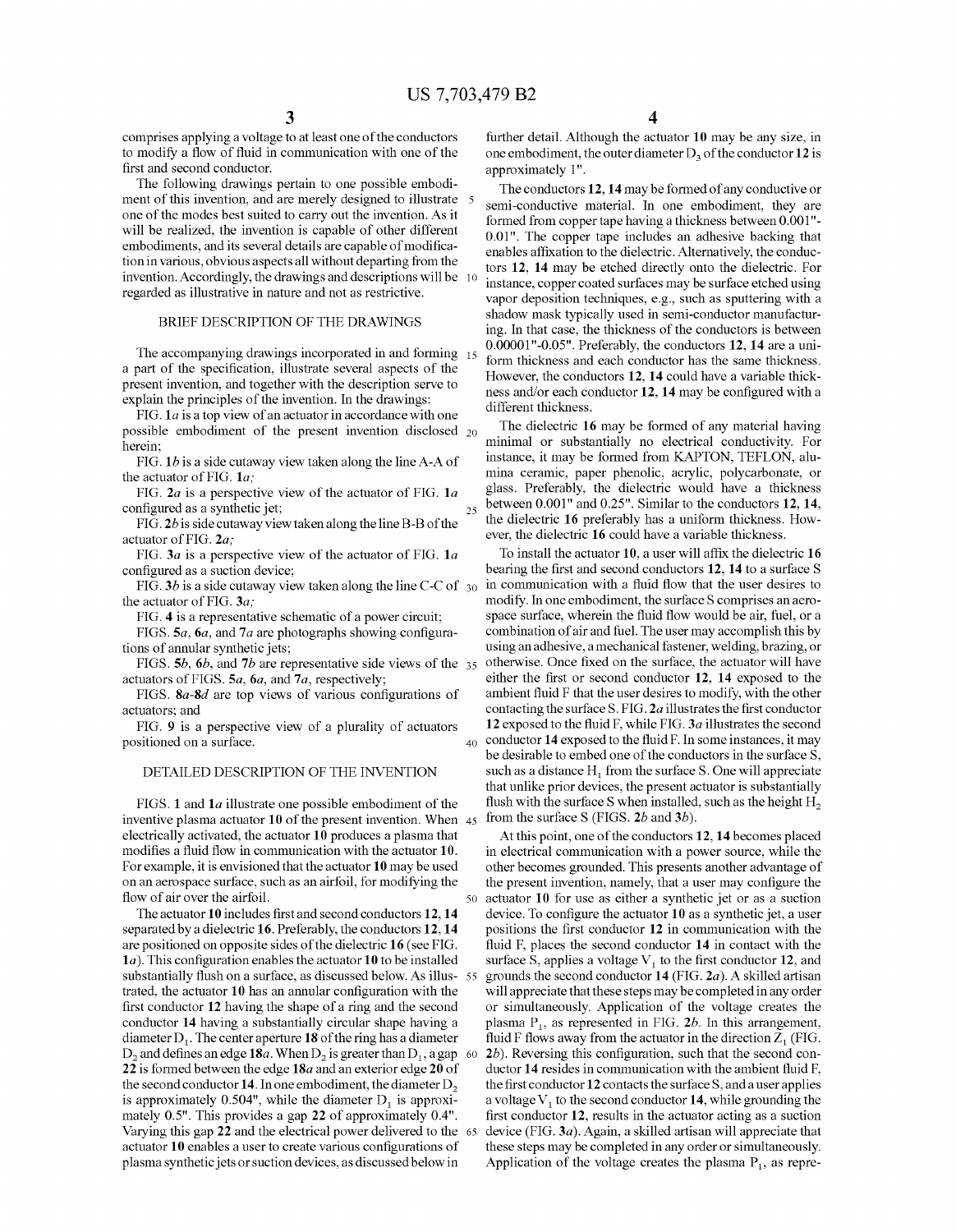25

40

sented in FIG.  $3b$ . In this configuration, the fluid F flows toward the actuator in the direction  $Z_2$ .

The conductors 12, 14 may receive electrical power in any knoWn manner. In one embodiment, an electrode 24 contacts one of the conductors  $12$ ,  $14$  and delivers electrical power  $5$ from a power circuit 26 (FIGS.  $2a$ ,  $3a$ ). This electrode 24 may be formed from the same material as the conductors 12, 14, or any other material that enables it to deliver electrical power. FIG. 4 illustrates a representative power circuit 26 containing a poWer source 28, a transformer 30, and a function generator 32. In one embodiment, the power source 28 is a KEPCO 1-200V programmable poWer source and the transformer 30 is a  $250 \text{ V}$  primary/6 kV secondary step-up transformer. The function generator 32 may be integral with the power source  $_{15}$ 28 and provide a 3-5 kHz sine, square, or triangular wave input. The power circuit 26 may be a direct or alternating current circuit. Preferably, at least 1 kV Would be delivered to one of the conductors 12, 14, however, any voltage and power circuit may be used, as long as it delivers enough voltage to 20 create a plasma may be used.

Varying the voltage being delivered to one of the conduc tors 12, 14, as well as the gap 22 between the edges of the conductors 12, 14, results in various configurations of synthetic jets or suction devices. For instance, applying a voltage betWeen 3 kV and 4 kV to an actuator having a gap 22 of 0.04" produces an annular jet having a plasma P width  $W_1$ , as shown in FIGS.  $5a$  and  $5b$ . Increasing the voltage to between  $4$  kV and 5 kV and providing a gap 22 of 0.04" produces an annular  $_{\rm 30}$ jet having a plasma width  $W_2$ , which is greater than  $W_1$ (FIGS.  $6a$  and  $6b$ ). Further increasing the voltage to between 5 kV and 6 kV creates a substantially disc shaped jet spanning between the distance  $D<sub>2</sub>$  across the center aperture 18 of the first conductor  $12$  (FIGS. 7a and 7b). Accordingly, increasing 35 the gap 22 increases the required voltage to achieve the same plasma Width.

In addition to being able to modify the geometry of the synthetic jet created, a user may create both continuous syn thetic jets and pulsed jets by fluctuating or pulsing the power source to the actuator 10. This provides an enhanced level of user control for modifying a fluid flow. Moreover, when configured as a suction device, fluctuating the power source to the actuator Will create continuous suction and pulsed suction, as desired. Unlike conventional flow controls that enable only a single mode of operation, the present actuator 10 provides a single device that may be operated in multiple modes.  $45$ 

Instead of the annular configuration previously disclosed, the actuator  $10$  may have any other geometrical configuration.  $\,$  50  $\,$ For instance, the first and second conductors 12, 14 may be any shape that defines an aperture 34, such as multiple ring shapes (FIG.  $\mathbf{8}a$ ) or a star shape (FIG.  $\mathbf{8}b$ ). Alternatively, the conductors 12, 14 may be substantially "v"-shaped, thereby forming a chevron having an angle  $\infty$  between 1° and 179° 55 when viewed from the top (FIG.  $\mathbf{8}c$ ) or linear (FIG.  $\mathbf{8}d$ ). One will appreciate that one or more edges  $18a$  of the first conductor  $12$  may define a boundary  $36$ , wherein the second conductor 14 is positioned Within the boundary. For instance, the boundary 36 may be circular (FIG.  $8a$ ), star shape (FIG.  $60$ ) 8b), "v"-shaped (FIG.  $\mathbf{8}c$ ), a plurality of straight lines (FIG. 8d), or otherwise. Also, as opposed to using a single actuator 10, a plurality of actuators 10 may be positioned on a surface S, as an array (FIG. 9). Each actuator 10 may be indepen dently controlled, thereby providing a user with further flow control. In any of these configurations, the actuator 10 and conductors 12, 14 may function as previously described. 65

Various experiments have been conducted or are proposed/ envisioned to demonstrate the above-described actuator. Details of one such actuator experiment are provided in the following example.

### EXAMPLE

Plasma actuators Were created using a conductive copper tape material. One actuator Was created in the form of an array of annular actuators, While the other Was created in a linear fashion. A 0.025" thick alumina ceramic slab Was used as the dielectric for a quiescent flow and flat plate boundary layer experiment, While KAPTON Was used as the dielectric for a cylinder flow measurement.

The diameters of exposed and embedded conductors of the annular plasma synthetic jet actuator ("PSJA") tested Were 1" and 0.5" respectively, With either no gap or a 0.04"-0.08" overlap. The dimensions of the linear synthetic jet actuator ("L-PSJA") used in both quiescent flow and flat plate experiments Were chosen to match the PSJA, and the Width of the exposed conductors and embedded conductor of the L-PSJA were 0.25" and 0.5" respectively, with no gap and a spanwise length of around 3.5". For quiescent flow measurements on the linear actuator, the Width of the exposed and embedded conductors Were about 6 mm, With spanWise lengths of around 3.5".

For the cylinder flow measurements, the exposed and embedded conductors for both L-PSJA and linear actuator were  $0.20$ " in width (spanwise length of  $20$ "), as the dimensions of the cylinder used Was not large enough to accommo date the L-PSJA dimensions that matched the PSJA. The results for quiescent flow and flat plate boundary layer experiments were obtained for a nominal 5 kV amplitude, 2.8 kHz frequency square Wave AC input, operated With a 50% duty cycle. A nominal 2 kV amplitude, 1.1 kHz frequency square Wave AC input operated With a 50% duty cycle Was used for the cylinder flow experiments. A function generator is used to provide a sinusoidal input to a KEPCO BPM-01 100 V poWer source. The output drives an non-inductively matched step-up transformer, Whose output is sent to the conductors. TWo step-up transformers Were used during the course of the experiments, one capable of 6 kV output With 1-250 V RMS input at 1-7 kHz (Industrial Test Equipment Company, hereinafter "T-1") and the other capable of  $5.5 \text{ kV}$  output with  $40$ V RMS input at 6 kHZ (Corona Magnetics, Inc., hereinafter "T-2"). For measurements made With T-2, the exposed and embedded conductors Were driven With a 180° phase differ ence, While the embedded conductor Was grounded Whenever T-1 Was used. The input poWer Was monitored using a TEK TRONIX TDS channel oscilloscope, While a high voltage probe and current monitor Were used for voltage and current measurements, respectively, to determine input power.

The results of this experiment show that the plasma synthetic jet actuator creates a flow structure very similar to that of a conventional synthetic jet, With a plasma induced jet being directed aWay from the surface, but Without the need of any moving parts. The jet is a zero-mass flux since no additional fluid is added to the system, but it does add momentum, and can thus be used to add momentum to a fluid flow. The actuator can be turned on or off, or pulsed (such as, alternating on and off), so that input poWer to the actuator may be reduced. This also results in the actuator producing vortex rings instead of a steady jet which also may be beneficial.

The present invention presents a fluid actuator that can modify a flow of fluid without the need for moving parts. The actuator alloWs for activation and deactivation, as desired. The actuator can also be mounted substantially flush with a